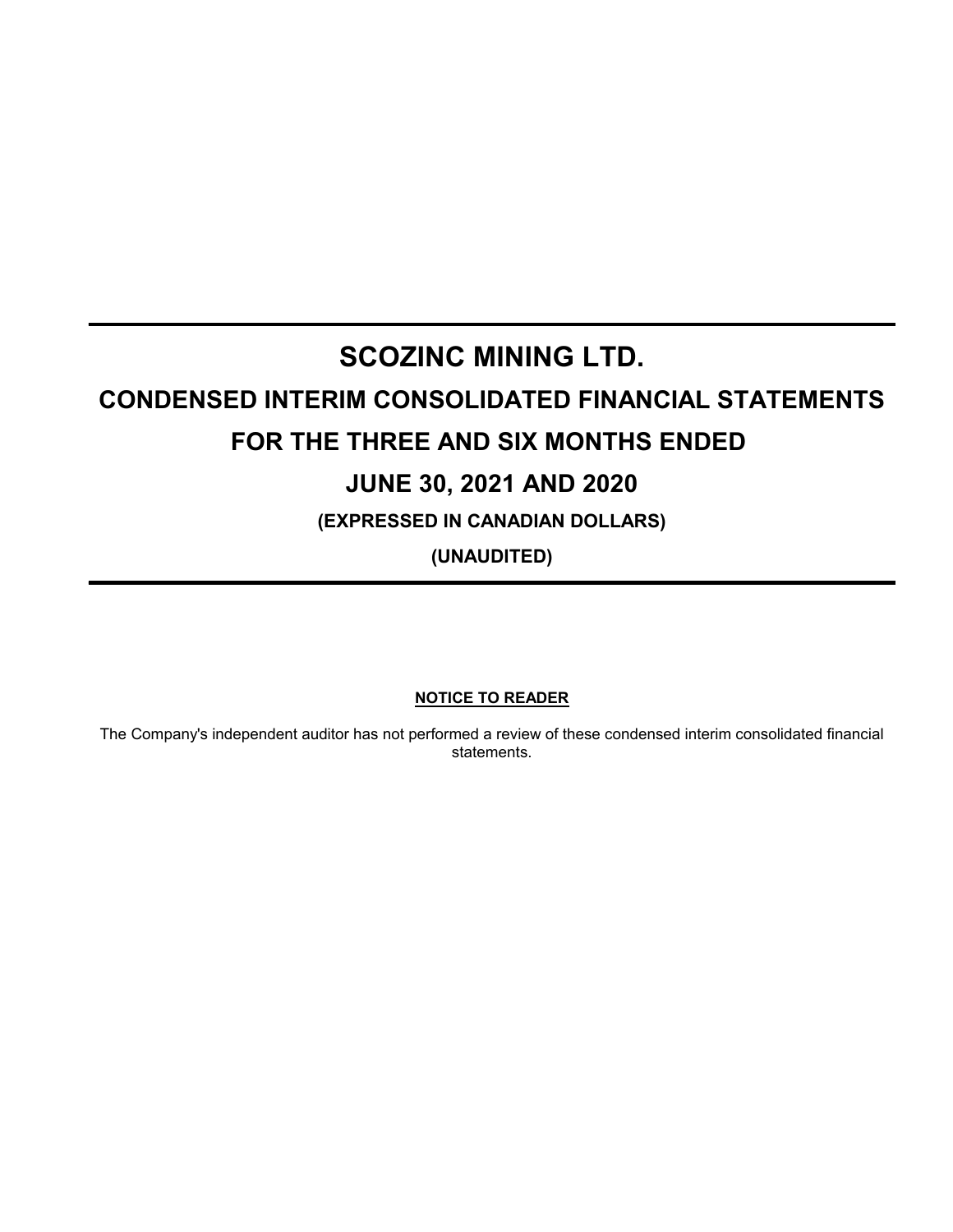## **ScoZinc Mining Ltd. CONDENSED INTERIM CONSOLIDATED STATEMENTS OF FINANCIAL POSITION (PRESENTED IN CANADIAN DOLLARS) (UNAUDITED)**

| As at                                                                                                                                             |    | <b>June 30,</b><br>2021                              | December 31,<br>2020                                 |
|---------------------------------------------------------------------------------------------------------------------------------------------------|----|------------------------------------------------------|------------------------------------------------------|
| <b>ASSETS</b>                                                                                                                                     |    |                                                      |                                                      |
| Current<br>Cash<br>Amounts receivable and prepaid expenses (Note 5)                                                                               | \$ | 23,196<br>54,228                                     | \$<br>243,354<br>60,490                              |
|                                                                                                                                                   |    | 77,424                                               | 303,844                                              |
| Cash held for reclamation (Note 3)<br>Property, plant and equipment (Note 4)<br>Exploration and evaluation assets (Note 6)                        |    | 3,208,476<br>7,853,660<br>1,549,157                  | 3,198,485<br>7,864,399<br>1,419,412                  |
|                                                                                                                                                   |    | 12,611,293                                           | 12,482,296                                           |
|                                                                                                                                                   | \$ | 12,688,717                                           | \$<br>12,786,140                                     |
| <b>LIABILITIES</b>                                                                                                                                |    |                                                      |                                                      |
| Current<br>Accounts payable and accrued liabilities (Note 7)<br>Amounts payable to related parties (Note 12)<br>Promissory note payable (Note 14) | \$ | 326,675<br>97,150<br>251,038                         | \$<br>259,386<br>92,452                              |
| Decommissioning liability (Note 8)<br>Loan payable (Note 13)                                                                                      |    | 674,863<br>2,600,000<br>60,000                       | 351,838<br>2,600,000<br>40,000                       |
|                                                                                                                                                   |    | 3,334,863                                            | 2,991,838                                            |
| <b>SHAREHOLDERS' EQUITY</b><br>Share capital (Note 9)<br>Warrants (Note 10(b))<br>Contributed surplus<br>Deficit                                  |    | 83,958,477<br>1,031,722<br>890,183<br>(76, 526, 528) | 83,791,810<br>1,031,722<br>841,538<br>(75, 870, 768) |
|                                                                                                                                                   |    | 9,353,854                                            | 9,794,302                                            |
|                                                                                                                                                   | \$ | 12,688,717                                           | \$<br>12,786,140                                     |

**Nature of Operations and Going Concern** (Note 1) **Subsequent Events** (Note 15)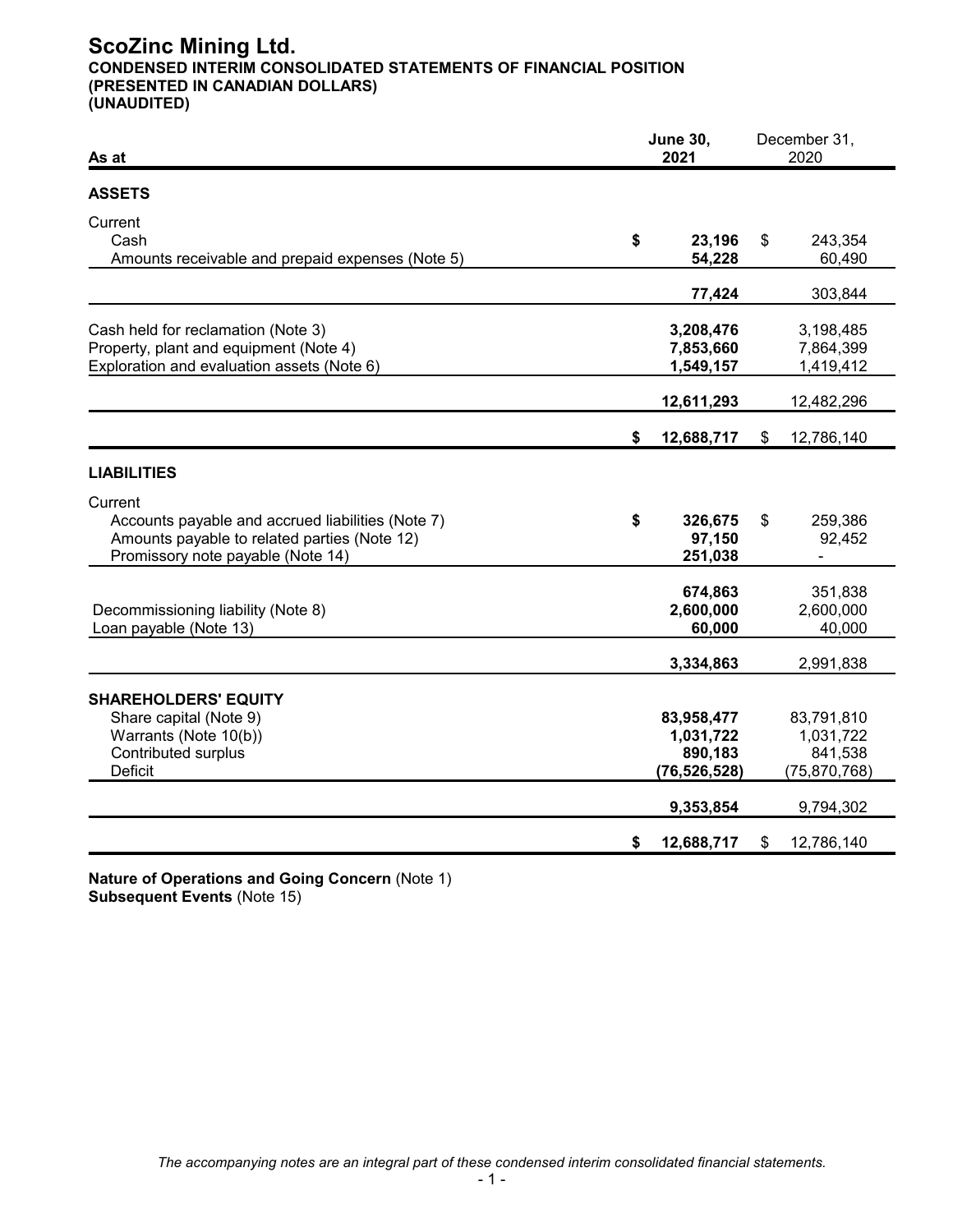## **ScoZinc Mining Ltd. CONDENSED INTERIM CONSOLIDATED STATEMENTS OF LOSS AND COMPREHENSIVE LOSS (PRESENTED IN CANADIAN DOLLARS) (UNAUDITED)**

|                                                             |    | <b>Three Months Ended</b><br><b>June 30,</b> |  | <b>Six Months Ended</b><br><b>June 30,</b> |                  |    |            |
|-------------------------------------------------------------|----|----------------------------------------------|--|--------------------------------------------|------------------|----|------------|
|                                                             |    | 2021                                         |  | 2020                                       | 2021             |    | 2020       |
| <b>EXPENSES</b>                                             |    |                                              |  |                                            |                  |    |            |
| Salaries and benefits (Note 15)                             | \$ | $114,434$ \$                                 |  | 126,511                                    | \$<br>231,836    | \$ | 398,599    |
| Office and general                                          |    | 44,649                                       |  | 51,200                                     | 69,006           |    | 115,252    |
| Legal and accounting fees                                   |    | 39,022                                       |  | 31,789                                     | 58,463           |    | 49,946     |
| Investor relations                                          |    | 114                                          |  | 60,284                                     | 1,547            |    | 65,310     |
| Amortization (Notes 4 and 8)                                |    | 5,369                                        |  | 45,371                                     | 10,739           |    | 90,744     |
| Consulting                                                  |    | 96,250                                       |  | 40,116                                     | 192,501          |    | 70,949     |
| Stock-based payments (Note 10(a) and (c))                   |    | 23,605                                       |  | 22,831                                     | 48,645           |    | 46,867     |
| Regulatory fees                                             |    | 49,798                                       |  | 11,110                                     | 53,015           |    | 11,772     |
|                                                             |    |                                              |  |                                            |                  |    |            |
|                                                             |    | (373, 241)                                   |  | (389, 212)                                 | (665, 752)       |    | (849, 439) |
| Interest income                                             |    | 1,176                                        |  | 8,842                                      | 9,992            |    | 17,877     |
| Gain(loss) on settlement of                                 |    |                                              |  |                                            |                  |    |            |
| liabilities (Note 10)                                       |    |                                              |  |                                            |                  |    | 131,190    |
|                                                             |    |                                              |  |                                            |                  |    |            |
| <b>LOSS AND COMPREHENSIVE LOSS</b><br><b>FOR THE PERIOD</b> | S  | $(372,065)$ \$                               |  | (380, 370)                                 | \$<br>(655, 760) | \$ | (700, 372) |
|                                                             |    |                                              |  |                                            |                  |    |            |
| <b>Basic and diluted loss per share (Note 11)</b>           | \$ | $(0.03)$ \$                                  |  | (0.03)                                     | \$<br>(0.05)     | \$ | (0.06)     |
|                                                             |    |                                              |  |                                            |                  |    |            |
| Weighted average number of common shares                    |    |                                              |  |                                            |                  |    |            |
| outstanding - basic and diluted                             |    | 14,418,127                                   |  | 12,420,760                                 | 14,311,278       |    | 11,272,412 |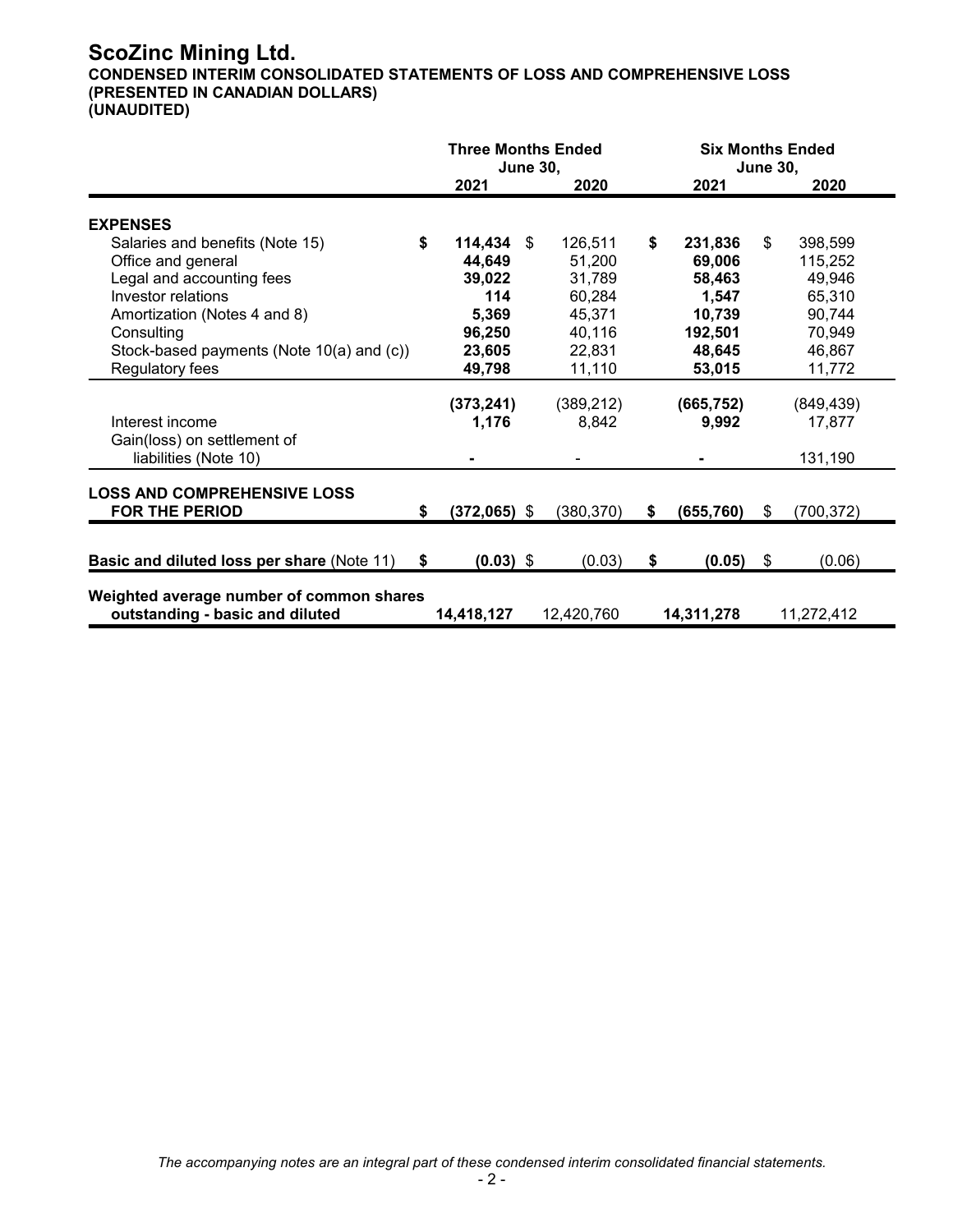## **ScoZinc Mining Ltd. CONDENSED INTERIM CONSOLIDATED STATEMENTS OF CHANGES IN SHAREHOLDERS' EQUITY (PRESENTED IN CANADIAN DOLLARS, EXCEPT SHARE AMOUNTS) (UNAUDITED)**

|                                             | Number of<br><b>Shares</b> | Amount                     | <b>Warrants</b> | <b>Contributed</b> | <b>Deficit</b>                      | Total      |
|---------------------------------------------|----------------------------|----------------------------|-----------------|--------------------|-------------------------------------|------------|
|                                             |                            |                            |                 | <b>Surplus</b>     |                                     |            |
| Balance, December 31, 2019                  |                            | 10,101,460 \$82,642,357 \$ | 1,021,145 \$    |                    | 711,192 \$(68,407,908) \$15,966,786 |            |
| Issued on private placement, net of costs   | 3,833,333                  | 1,094,672                  |                 |                    |                                     | 1,094,672  |
| Warrants issued on private placement        |                            | (723, 837)                 | 723,837         |                    |                                     |            |
| Broker warrants issued on private placement |                            | (10, 577)                  | 10,577          |                    |                                     |            |
| Stock-based compensation                    |                            |                            |                 | 46,867             |                                     | 46,867     |
| Issued on settlement of debt                | 150,000                    | 66,000                     |                 |                    |                                     | 66,000     |
| Loss for the period                         |                            |                            |                 |                    | (700,372)                           | (700, 372) |
| <b>Balance, June 30, 2020</b>               | 14,084,793                 | 83,068,615                 | 1,755,559       | 758,059            | (69, 108, 280)                      | 16,473,953 |
| Balance, December 31, 2020                  | 14,084,794                 | 83,791,810                 | 1,031,722       | 841,538            | (75, 870, 768)                      | 9,794,302  |
| Exercise of warrants                        | 333.333                    | 166.667                    |                 |                    |                                     | 166,667    |
| Stock-based compensation                    |                            |                            |                 | 48,645             |                                     | 48,645     |
| Loss for the period                         |                            |                            |                 |                    | (655, 760)                          | (655, 760) |
| <b>Balance, June 30, 2021</b>               |                            | 14,418,127 \$83,958,477 \$ | 1,031,722 \$    |                    | 890,183 \$(76,526,528) \$           | 9,353,854  |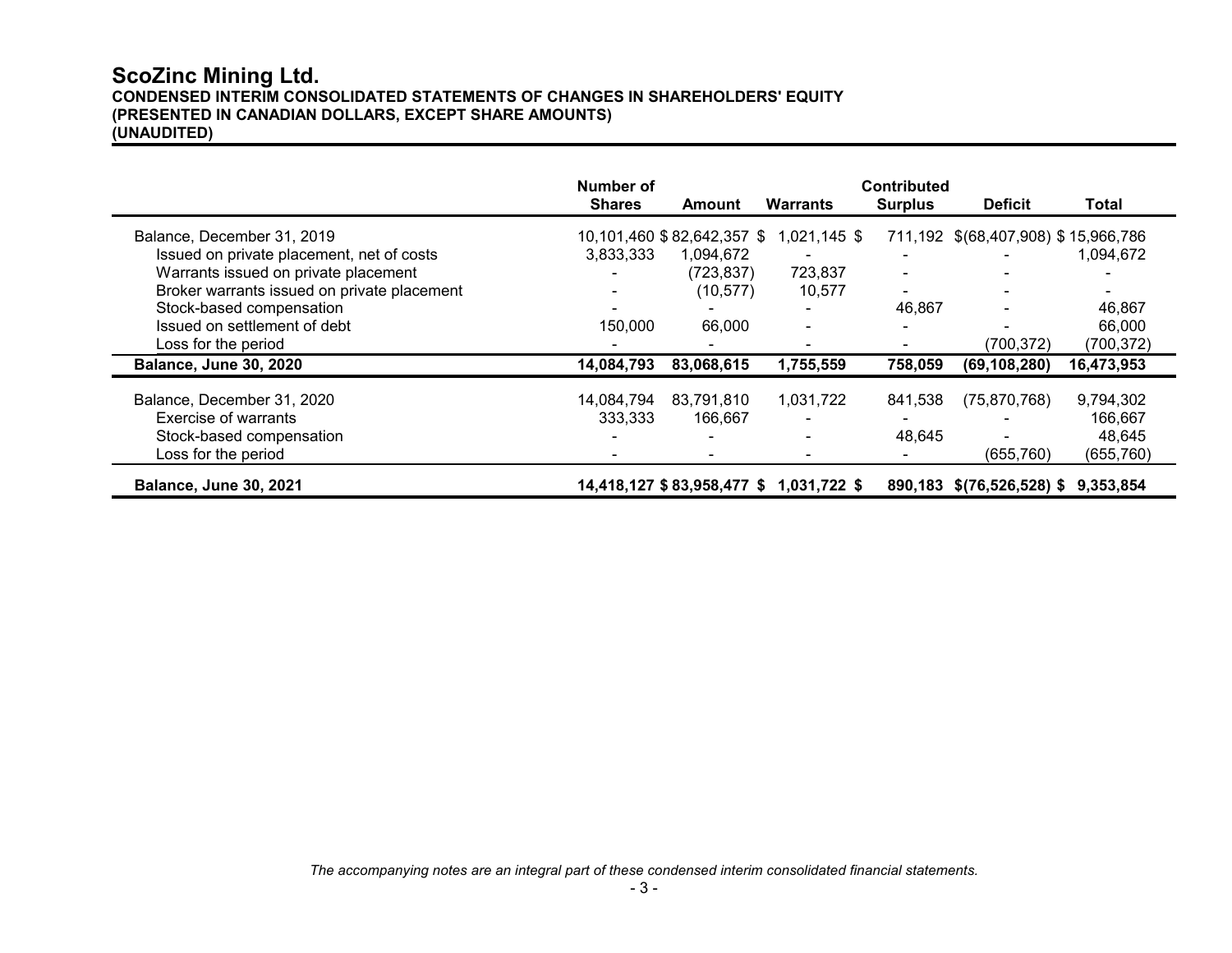## **ScoZinc Mining Ltd. CONDENSED INTERIM CONSOLIDATED STATEMENTS OF CASH FLOWS (PRESENTED IN CANADIAN DOLLARS) (UNAUDITED)**

| For the Six Months Ended June 30,            | 2021             |    | 2020       |
|----------------------------------------------|------------------|----|------------|
| <b>CASH (USED IN) PROVIDED BY:</b>           |                  |    |            |
| <b>OPERATING ACTIVITIES</b>                  |                  |    |            |
| Net loss for the period:                     | \$<br>(655, 760) | S  | (700, 372) |
| Amortization                                 | 10,739           |    | 90,744     |
| Share-based payments                         | 48,645           |    | 46,867     |
| Gain (loss) on settlement of liabilities     |                  |    | (131, 190) |
| Accretion of lease liability                 |                  |    | 5,178      |
| Accrued interest income                      | (8,953)          |    | (17, 877)  |
|                                              |                  |    |            |
|                                              | (605, 329)       |    | (706, 650) |
| Net change in non-cash working capital:      |                  |    |            |
| Amounts receivable and prepaid expenses      | 6,262            |    | (70,001)   |
| Accounts payable and accrued liabilities     | 67,289           |    | 113,051    |
| Amounts payable to related parties           | 4,698            |    | 6,700      |
|                                              | (527,080)        |    | (656,900)  |
| Interest received                            |                  |    | 443        |
|                                              |                  |    |            |
|                                              | (527,080)        |    | (656, 457) |
| <b>INVESTING ACTIVITIES</b>                  |                  |    |            |
| Exploration and evaluation assets            | (129, 745)       |    | (513, 379) |
| Acquisition of property, plant and equipment |                  |    | (4,500)    |
|                                              |                  |    |            |
|                                              | (129, 745)       |    | (517, 879) |
| <b>FINANCING ACTIVITIES</b>                  |                  |    |            |
| Lease obligation payments                    |                  |    | (8,000)    |
| Share capital issued for cash                | 166,667          |    | 1,150,000  |
| Share issue costs                            |                  |    | (55, 328)  |
| Proceeds from loans payable                  | 20,000           |    | 40,000     |
| Proceeds from promissory note payable        | 250,000          |    |            |
|                                              |                  |    |            |
|                                              | 436,667          |    | 1,126,672  |
| <b>CHANGE IN CASH</b>                        | (220, 158)       |    | (47, 664)  |
|                                              |                  |    |            |
| <b>CASH, BEGINNING OF PERIOD</b>             | 243,354          |    | 519,138    |
| <b>CASH, END OF PERIOD</b>                   | \$<br>23,196     | \$ | 471,474    |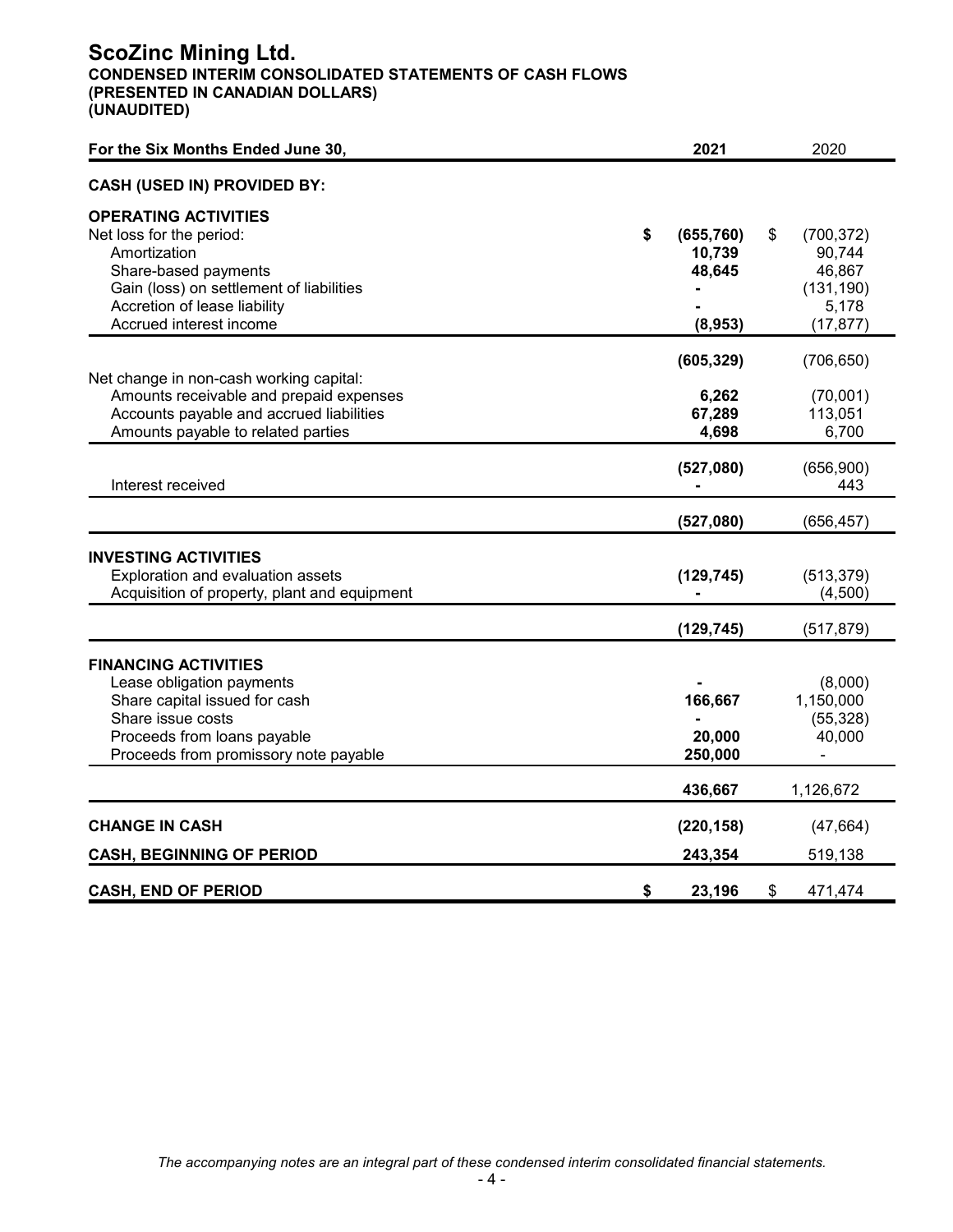#### **1. NATURE OF OPERATIONS AND GOING CONCERN**

ScoZinc Mining Ltd. (the "Company" or "ScoZinc"), and its wholly owned subsidiary ScoZinc Limited (collectively, the "Group") is engaged in base metals mining and related activities, including the exploration and evaluation of mineral property interests that are considered to have the potential for economic mineralization and development. The Company is a public company, which is listed on the TSX Venture Exchange, incorporated on March 9, 2004 and domiciled in Canada. The address of its registered office is Purdy's Wharf, 1959 Upper Water Street, Suite 1301, Nova Scotia, B3J 3N2.

The consolidated financial statements have been prepared on a going concern basis, which assumes the Company will continue in operation through the fiscal year and into the foreseeable future and will be able to realize assets and discharge its liabilities and commitments in the normal course of operations at the amounts stated in the consolidated financial statements.

The Company has not generated revenue from operations. The Company has incurred a net loss of \$ 655,760 for the six months ended June 30, 2021 (six months ended June 30, 2020 - \$700,372), and as of that date has an accumulated deficit of \$76,526,528 (December 31, 2020 - \$75,870,768). As at June 30, 2021, cash amounted to \$ 23,196 (December 31, 2020 - \$243,354) and the Company had a working capital deficiency of \$ 597,439 (December 31, 2020 - a working capital deficiency of \$47,994). The ability of the Company to carry out its planned business objectives is dependent on its ability to raise adequate financing from lenders, shareholders and other investors and/or generate operating profitability and positive cash flow. There can be no assurances that the Company will continue to obtain the additional financial resources necessary and/or achieve profitability or positive cash flows. If the Company is unable to obtain adequate financing, the Company will be required to curtail operations, and development activities and there would be significant uncertainty whether the Company would continue as a going concern and realize its assets and settle its liabilities and commitments in the normal course of business.

At June 30, 2021, the Company did not have sufficient cash on hand to meet all planned exploration, development, general expenses and property payments for the next twelve months. The Company plans to raise additional capital to further develop and explore its project, however the Company may increase or decrease expenditures as necessary to adjust to a changing capital market environment.

The above factors indicate the existence of material uncertainties that may cast significant doubt on the ability of the Company to continue as a going concern.

The consolidated financial statements do not include any adjustments that might be necessary if the Company is unable to continue as a going concern. If management is unsuccessful in securing capital, the Company's assets may not be realized or its liabilities discharged at their carrying amounts and these differences could be material.

#### Covid-19 Impact

Due to the worldwide COVID-19 outbreak, material uncertainties may come into existence that could influence management's going concern assumption. Management cannot accurately predict the future impact COVID-19 may have on:

- Global metal prices;
- The severity and the length of potential measures taken by governments to manage the spread of the virus and their effect on labour availability and supply lines;
- Availability of essential supplies;
- Purchasing power of the Canadian dollar; and
- Ability to obtain funding

At the date of the approval of these condensed interim consolidated financial statements, the Canadian government has not introduced measures which impede the activities of the Company. Management believes the business will continue and accordingly, the current situation bears no impact on management's going concern assumption. However, it is not possible to reliably estimate the length and severity of these developments and the impact on the financial results and condition of the Company in future periods.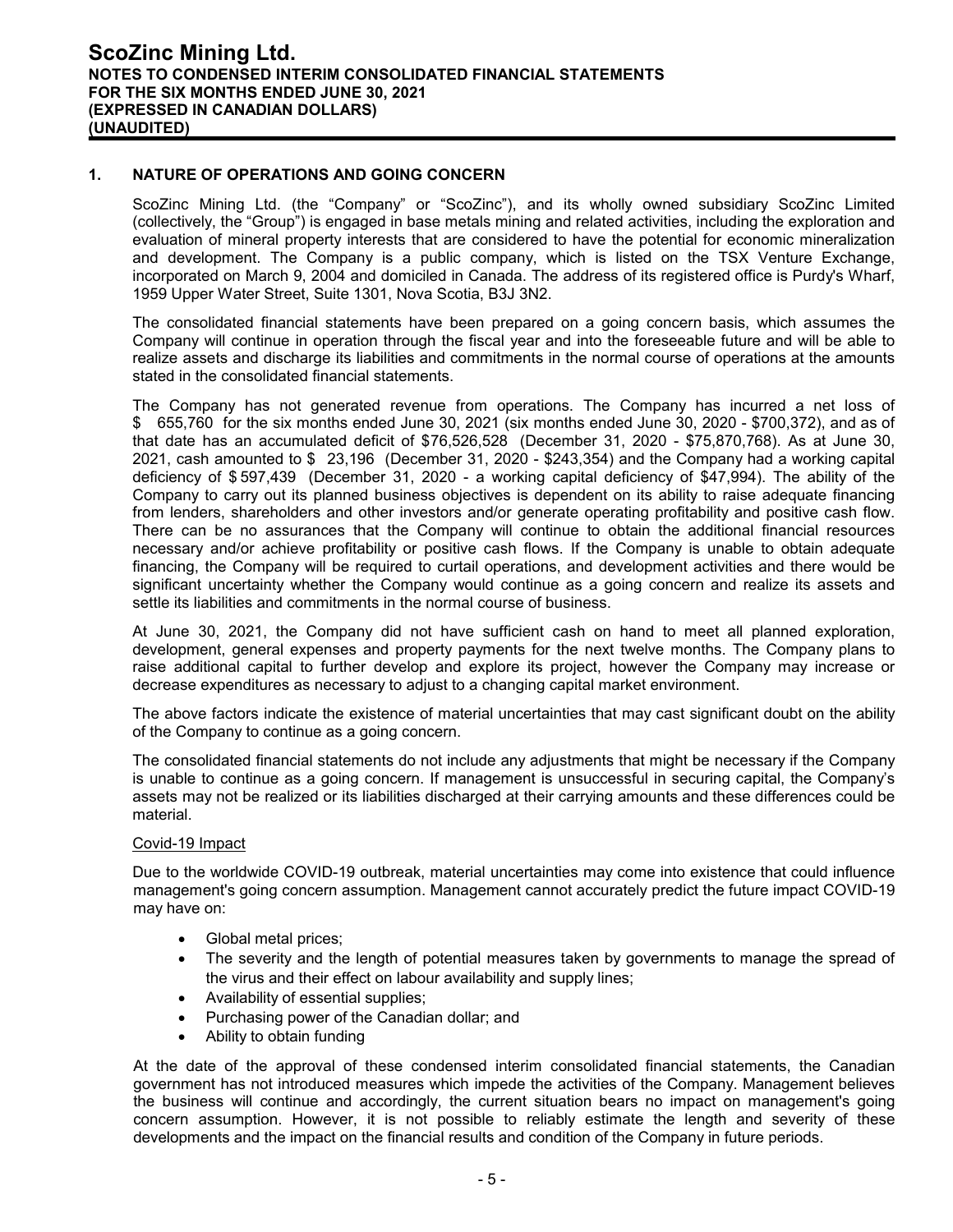#### **1. NATURE OF OPERATIONS AND GOING CONCERN (Continued)**

#### Proposed Transaction

On April 12, 2021, the Company held an extraordinary general meeting of the Company's Securityholders (the "EGM"), at which the the Company's security holders passed a special resolution approving a plan of arrangement under Section 288 of the BC Business Corporations Act (the "Arrangement") which will result in the Company becoming a wholly owned subsidiary of Fancamp Exploration Ltd. ("Fancamp") by amalgamating with an existing wholly owned subsidiary of Fancamp (the "Transaction").

Under the Transaction, the ScoZinc shareholders will receive 6.0 common shares of Fancamp (each whole share a "Fancamp Share") for every ScoZinc common share held (the "Exchange Ratio"). Upon the closing of the Transaction, former shareholders of ScoZinc will hold 33.7% of the Fancamp's common shares outstanding. Upon closing of the Transaction: (i) all outstanding stock options of ScoZinc will be exchanged for options to purchase Fancamp Shares based on the Exchange Ratio and will expire twelve months after the closing of the Arrangement and (ii) all unexercised ScoZinc share purchase warrants will be exchanged for warrants to purchase Fancamp Shares based on the Exchange Ratio and will expire in accordance with the current expiry datesof the ScoZinc share purchase warrants. The Company's restricted share units will be converted to shares. Closing of the Arrangement is subject to certain conditions including final approval from the TSX Venture Exchange. To date, the Transaction has not closed.

#### **2. ACCOUNTING POLICIES**

#### **Statement of Compliance**

These condensed interim financial statements have been prepared in accordance with International Accounting Standard 34, Interim Financial Reporting. Accordingly, they do not include all of the information required for full annual financial statements required by IFRS as issued by IASB and interpretations issued by IFRIC. These condensed interim consolidated financial statements should be read in conjunction with the Company's audited consolidated financial statements for the year ended December 31, 2020.

These condensed interim consolidated financial statements were authorized for issuance by the Board of Directors of the Company on August 31, 2021.

#### **Basis of Presentation**

These unaudited condensed interim consolidated financial statements have been prepared on a historical cost basis, except for financial instruments which are measured at fair value. In addition, these consolidated financial statements have been prepared using the accrual basis of accounting except for cash flow information.

In the preparation of these unaudited condensed interim consolidated financial statements, management is required to make estimates and assumptions that affect the reported amounts of assets and liabilities, the disclosure of contingent assets and liabilities at the date of the financial statements and the reported amounts of expenses during the period. Actual results could differ from these estimates.

#### **Basis of Consolidation**

These condensed interim consolidated financial statements include the accounts of the Company, and its active subsidiary, ScoZinc. All significant intercompany transactions are eliminated on consolidation.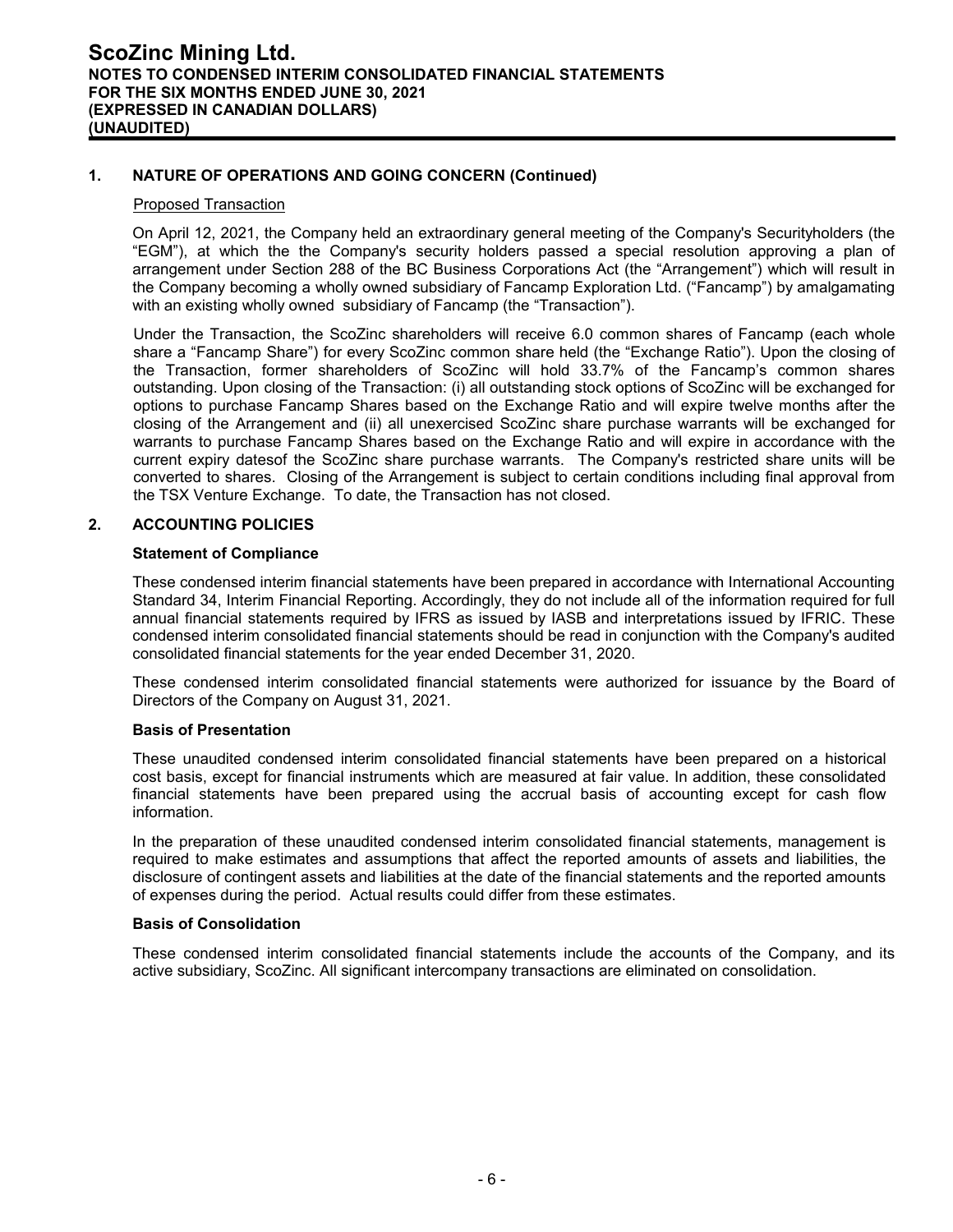#### **3. CASH HELD FOR RECLAMATION**

The Company is required to make reclamation deposits in respect of its expected rehabilitation obligations as set out below.

The Company has agreed with the Province of Nova Scotia (Department of Natural Resources) to remediate the Scotia Mine facility to an agreed status at the end of the mining operations at the site; as a result the Company is required to make reclamation deposits in respect of this obligation. As at June 30, 2021, a \$2,915,982 (December 31, 2020 – \$2,907,053) cash bond, including accrued interest, is posted with the Province of Nova Scotia.

In addition, the Company has a reclamation bond with the Nova Scotia Department of Environment for \$192,494 (December 31, 2020 – \$191,432), including accrued interest, which is required to address the potential replacement of domestic water supplies that could potentially be downgraded by mining operations.

Nova Scotia Business Inc. holds a reclamation bond in the amount of \$100,000 (December 31, 2020 - \$100,000) in relation to the land, which the Company leases from the organization in Sheet Harbour. The bond will be held until the current lease agreement expires on April 1, 2028.

**Mine Plant, Exploration**

|                                                 | .<br><b>Equipment</b>        | EAPIVIUTUT<br><b>Field</b> |                       |
|-------------------------------------------------|------------------------------|----------------------------|-----------------------|
|                                                 | and Land                     | <b>Equipment</b>           | Total                 |
| Cost<br>Balance, December 31, 2019<br>Additions | $$9,307,141$ \$<br>4,500     | 836,641                    | \$10,143,782<br>4,500 |
| Balance, December 31, 2020<br><b>Additions</b>  | 9,311,641                    | 836,641                    | 10,148,282            |
| <b>Balance, June 30, 2021</b>                   | $$9,311,641$ \$              | 836,641                    | \$10,148,282          |
| <b>Accumulated Amortization</b>                 |                              |                            |                       |
| Balance, December 31, 2019<br>Amortization      | 1,373,067 \$<br>\$<br>74,175 | 836,641                    | \$2,209,708<br>74,175 |
| Balance, December 31, 2020<br>Amortization      | 1,447,242<br>10,739          | 836,641                    | 2,283,883<br>10,739   |
| <b>Balance, June 30, 2021</b>                   | $$1,457,981$ \$              | 836,641                    | \$2,294,622           |
| Net Book Value, December 31, 2020               | $$7,864,399$ \$              | $\overline{\phantom{a}}$   | \$7,864,399           |
| Net Book Value, June 30, 2021                   | $$7,853,660$ \$              |                            | \$7,853,660           |

#### **4. PROPERTY, PLANT AND EQUIPMENT**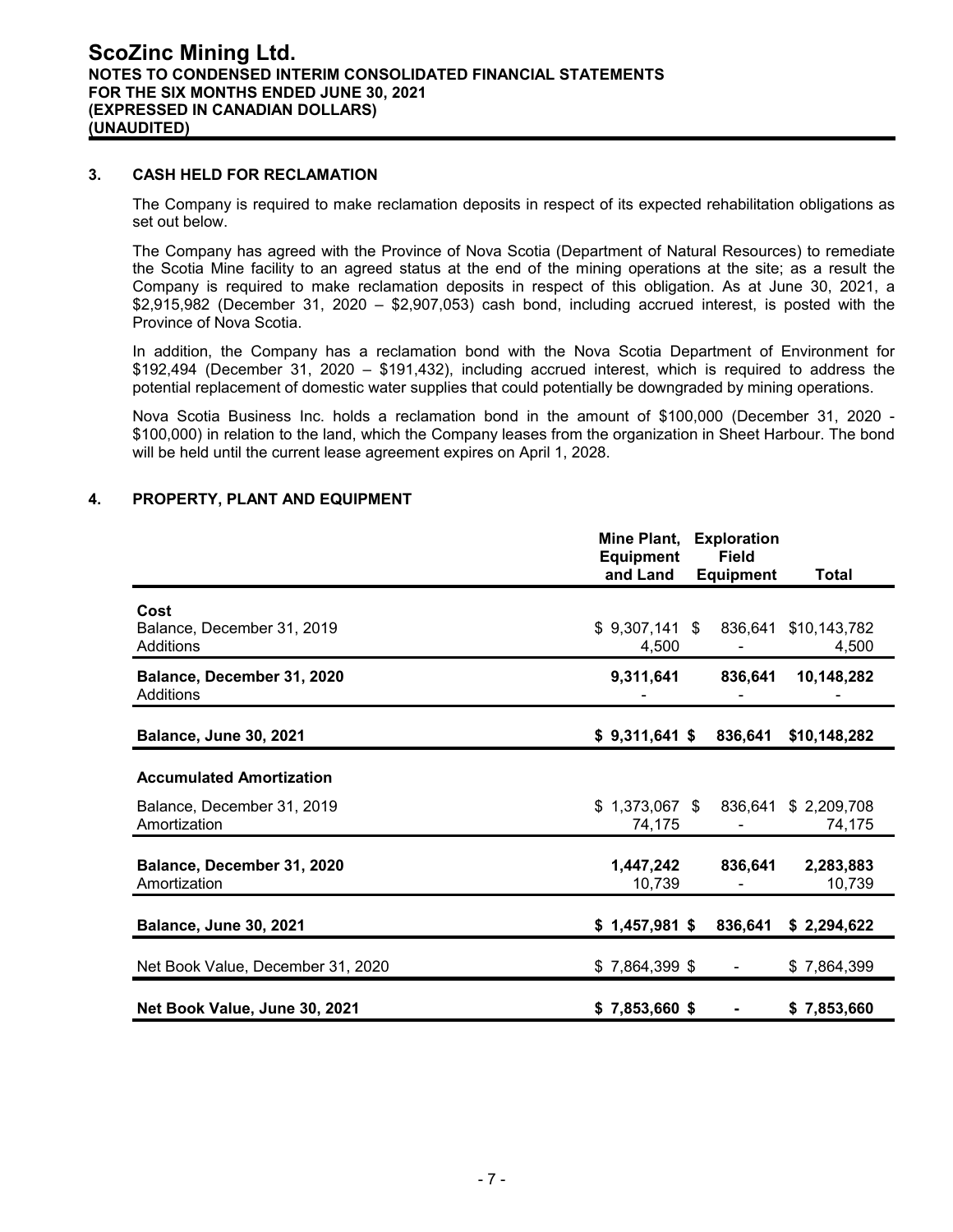### **5. ACCOUNTS RECEIVABLE AND PREPAID EXPENSES**

|                                        |   | <b>June 30,</b><br>2021 |   | December 31,<br>2020 |
|----------------------------------------|---|-------------------------|---|----------------------|
| Refundable GST/HST<br>Prepaid expenses | S | 35,090<br>19,138        | S | 27,066<br>33,424     |
|                                        | S | 54,228                  | S | 60,490               |

## **6. EXPLORATION AND EVALUATION ASSETS**

#### **ScoZinc Projects, Nova Scotia**

As part of the business combination with ScoZinc Limited on May 31, 2011, the Company acquired 100% of the Scotia Mine and several other mineral resource prospects in Halifax, Nova Scotia. The properties are comprised of exploration licences and a mineral property lease that provides for zinc and lead exploration and development.

The following is a continuity of the Company's Projects:

| Balance, December 31, 2019    | \$<br>7,252,535 |
|-------------------------------|-----------------|
| Additions                     | 644,334         |
| Recovery of costs             | (47, 929)       |
| Grant received                | (165,040)       |
| Impairment charge             | (6, 264, 488)   |
| Balance, December 31, 2020    | 1,419,412       |
| Additions                     | 129,745         |
| <b>Balance, June 30, 2021</b> | 1,549,157       |

## **7. ACCOUNTS PAYABLE AND ACCRUED LIABILITIES**

|                                    |   | <b>June 30,</b><br>2021 |      | December 31,<br>2020 |
|------------------------------------|---|-------------------------|------|----------------------|
| Trade payables<br>Accrued expenses | S | 190,709<br>135,966      |      | 128,170<br>131,216   |
|                                    |   | 326,675                 | - \$ | 259,386              |

#### **8. DECOMMISSIONING LIABILITY**

The Company has agreed with the Province of Nova Scotia (Department of Natural Resources) to remediate the Scotia Mine facility to an agreed status at the completion of the mining operations at the site. The Company believes that the reclamation of the mine site will cost \$2,600,000. As the Scotia Mine facility is currently not in production and under care and maintenance, the Company has accrued the full amount potentially due.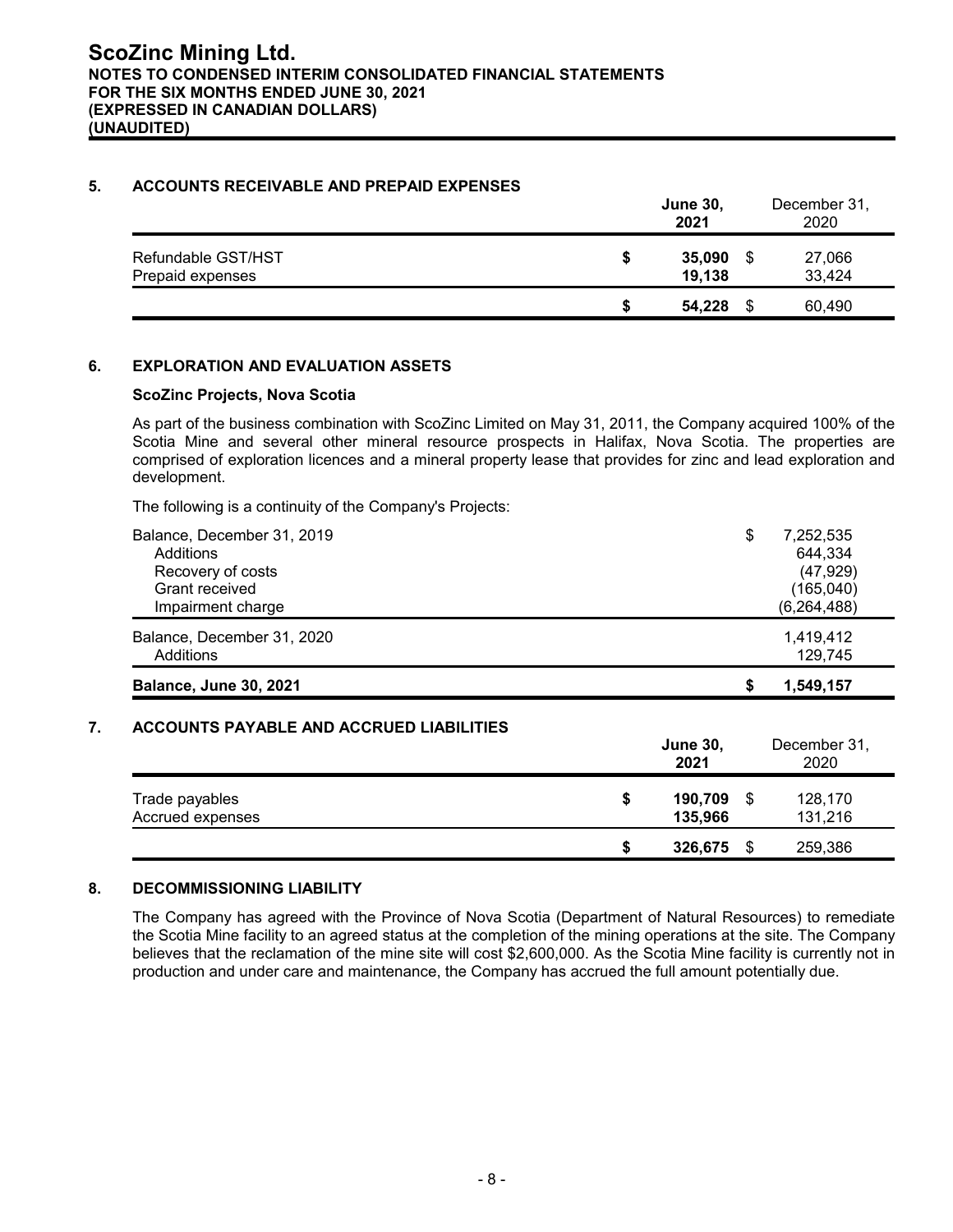#### **9. SHARE CAPITAL**

#### (a) AUTHORIZED

Unlimited number of common shares without par value Unlimited number of Class A preferred shares with no par value Unlimited number of Class B preferred shares with a par value of \$10 per share

#### (b) ISSUED - COMMON SHARES

|                                                  | <b>Shares</b> |    | <b>Amount</b> |
|--------------------------------------------------|---------------|----|---------------|
| Balance, December 31, 2019                       | 10,101,460    | \$ | 82,642,357    |
| Private placement, net of costs                  | 3,833,333     |    | 1,094,672     |
| Issuance of warrants on private placement        |               |    | (723, 837)    |
| Issuance of broker warrants on private placement |               |    | (10, 577)     |
| Issued on settlement of debt                     | 150,000       |    | 66,000        |
| <b>Balance, June 30, 2020</b>                    | 14,084,793    | S  | 83,068,615    |
| Balance, December 31, 2020                       | 14,084,794    |    | 83,791,810    |
| Exercise of warrants                             | 333,333       |    | 166,667       |
| <b>Balance, June 30, 2021</b>                    | 14,418,127    |    | 83,958,477    |

#### **10. SHARE BASED PAYMENTS**

#### a) **Stock Option Plan**

A stock option plan ("Plan") was established to provide incentive to qualified parties to increase their proprietary interest in the Company and thereby encourage their continuing association with the Company. Each year, shareholders of the Company approve the Plan at the Annual General Meeting. The Plan provides that the Board of Directors of the Company may from time to time, in its discretion, grant to directors, officers, employees and consultants of the Company, or any subsidiary of the Company, the option to purchase common shares. The Plan provides for a floating maximum limit of 10% of the outstanding common shares of the common shares as permitted by the policies of the TSX-V. Options under the Plan have terms and vesting as determined by the Board.

Share option activity for the six months ended June 30, 2021 and 2020 are as follows:

|                                               | Number of<br><b>Stock Options</b><br>Outstanding | <b>Weighted Average</b><br><b>Exercise Price (\$)</b> |
|-----------------------------------------------|--------------------------------------------------|-------------------------------------------------------|
| Balance - December 31, 2019                   | 733,000                                          | 0.83                                                  |
| Granted<br>Expired/Cancelled                  | 268,000<br>(66,000)                              | 0.46<br>2.01                                          |
| Balance - June 30, 2020                       | 935,000                                          | 0.64                                                  |
| Balance - December 31, 2020 and June 30, 2021 | 817,000                                          | 0.61                                                  |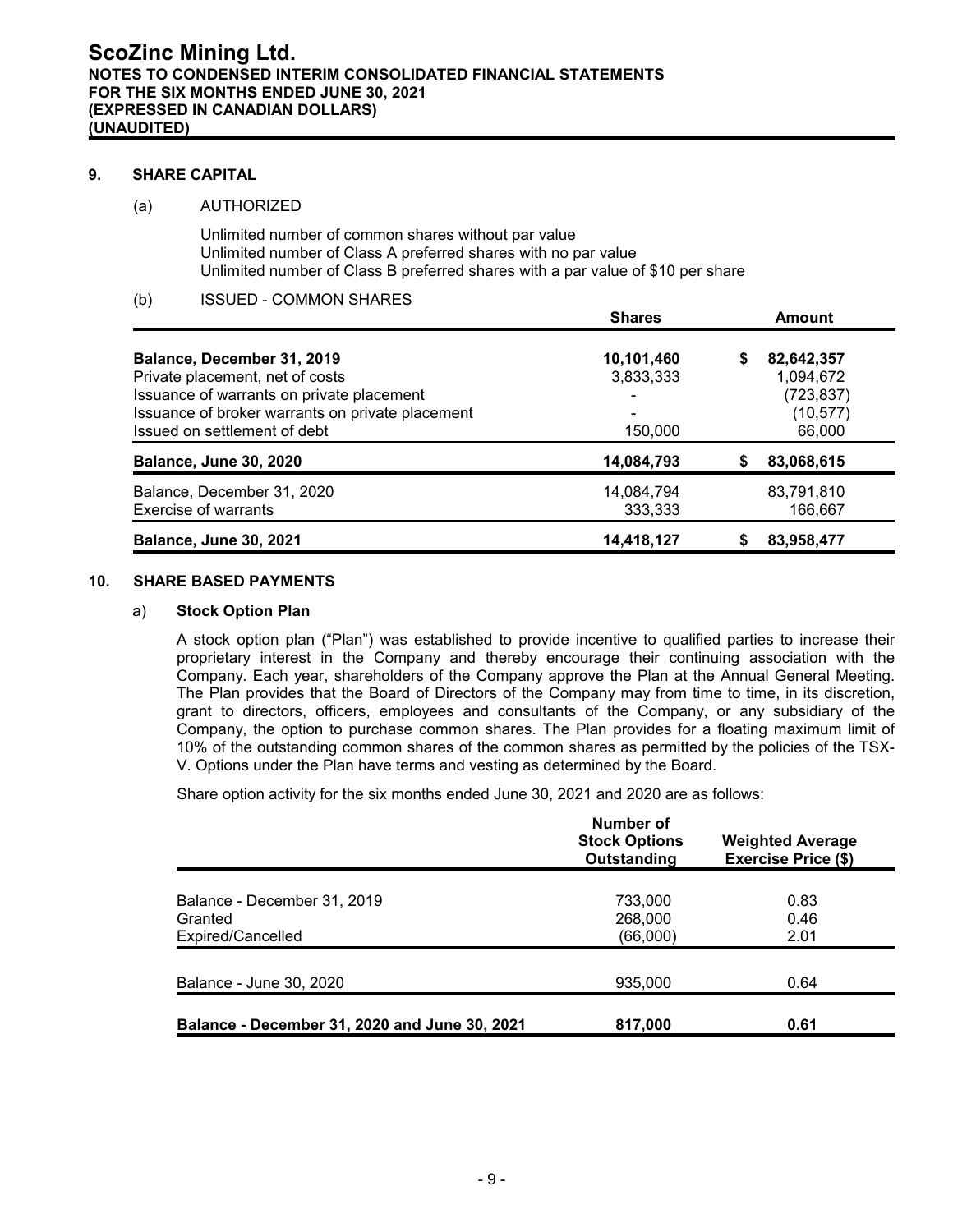## **10. SHARE BASED PAYMENTS (Continued)**

#### a) **Stock Option Plan**

The following table summarizes information about stock options outstanding as at June 30, 2021:

| Number of<br><b>Options</b><br>Outstanding | <b>Expiry Date</b> | <b>Exercise</b><br>Price (\$) | <b>Weighted Average</b><br>Remaining<br><b>Contractual</b><br>Life (years) | Number of<br><b>Options</b><br><b>Vested</b><br>(Exercisable) |
|--------------------------------------------|--------------------|-------------------------------|----------------------------------------------------------------------------|---------------------------------------------------------------|
| 157.000                                    | July 13, 2022      | 0.86                          | 1.03                                                                       | 157.000                                                       |
| 205,000                                    | July 3, 2024       | 0.20                          | 3.01                                                                       | 205.000                                                       |
| 90,000                                     | August 12, 2024    | 0.20                          | 3.12                                                                       | 90,000                                                        |
| 50,000                                     | August 20, 2024    | 0.50                          | 3.14                                                                       | 50,000                                                        |
| 50,000                                     | August 20, 2024    | 0.35                          | 3.14                                                                       | 50,000                                                        |
| 20,000                                     | October 3, 2024    | 0.35                          | 3.29                                                                       | 6,667                                                         |
| 9,000                                      | October 3, 2024    | 0.20                          | 3.26                                                                       | 9,000                                                         |
| 9,000                                      | October 3, 2024    | 0.35                          | 3.26                                                                       | 9,000                                                         |
| 7,000                                      | October 3, 2024    | 0.50                          | 3.26                                                                       | 7,000                                                         |
| 220,000                                    | June 18, 2030      | 0.20                          | 9.22                                                                       | 110,000                                                       |
| 817,000                                    |                    | 0.61                          | 4.49                                                                       | 693,667                                                       |

### b) **Warrants**

The following table reflects the continuity of warrants for the six months ended June 30, 2021 and 2020:

|                                | Number of<br><b>Warrants</b><br>Outstanding | <b>Weighted Average</b><br><b>Exercise Price</b> |
|--------------------------------|---------------------------------------------|--------------------------------------------------|
|                                |                                             |                                                  |
| Balance - December 31, 2019    | 4,897,000                                   | 0.78<br>\$                                       |
| Issued                         | 3,895,864                                   | \$<br>0.50                                       |
| Expired                        | (560,000)                                   | \$<br>(1.50)                                     |
| <b>Balance - June 30, 2021</b> | 8,232,864                                   | 0.60<br>\$                                       |
| Balance, December 31, 2020     | 7,732,864                                   | \$<br>0.54                                       |
| Exercised                      | (333, 333)                                  | \$<br>(0.50)                                     |
| Expired                        | (604,000)                                   | \$<br>(0.75)                                     |
| <b>Balance - June 30, 2021</b> | 6,795,531                                   | 0.52<br>\$                                       |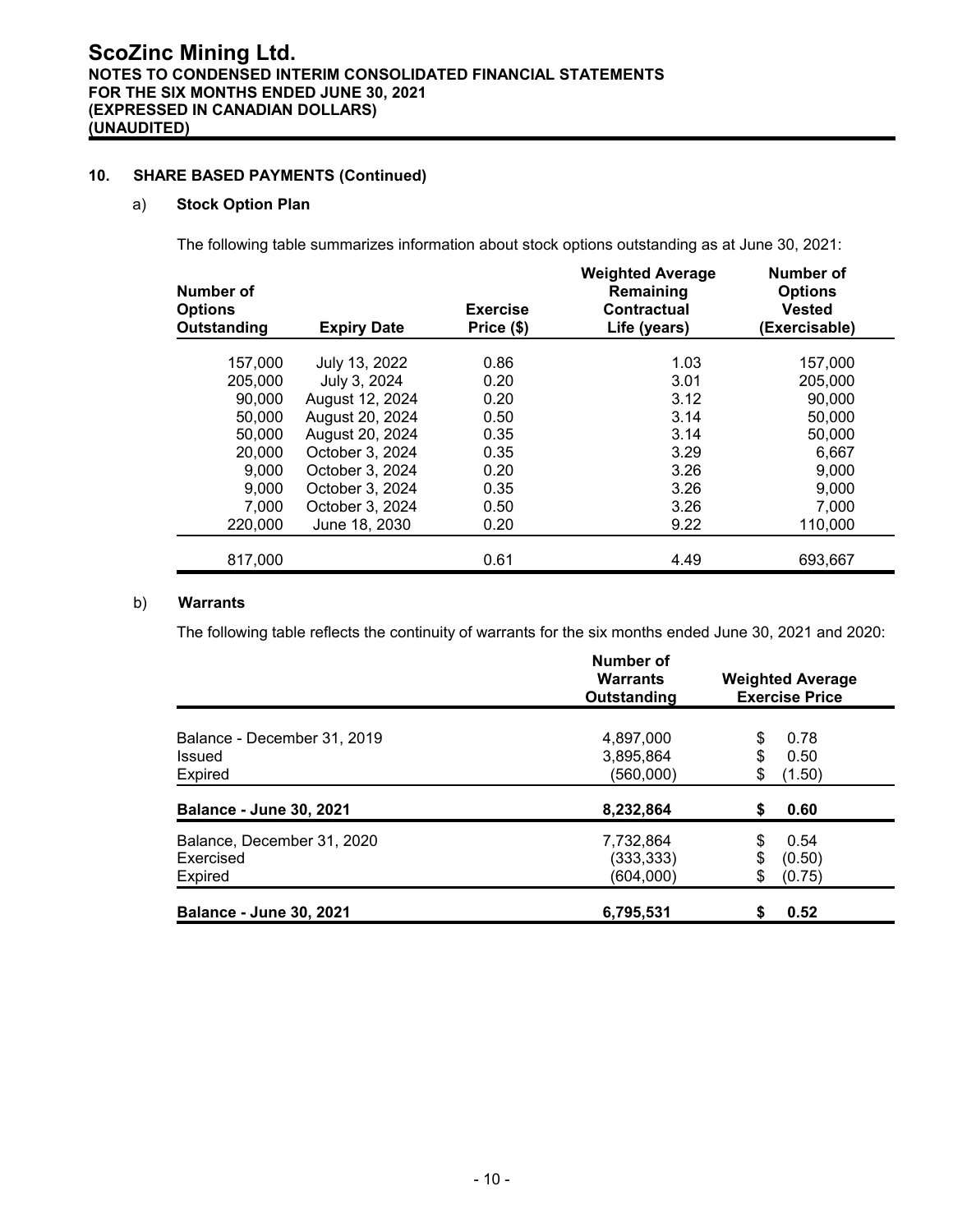#### **10. SHARE BASED PAYMENTS (Continued)**

#### b) **Warrants (Continued)**

The following table summarizes the warrants outstanding as at June 30, 2021:

| Number of<br><b>Warrants</b><br>Outstanding | <b>Expiry Date</b> | <b>Exercise</b><br>Price (\$) | <b>Weighted Average</b><br>Remaining<br><b>Contractual</b><br>Life (years) | Number of<br><b>Warrants</b><br>(Exercisable) |
|---------------------------------------------|--------------------|-------------------------------|----------------------------------------------------------------------------|-----------------------------------------------|
| 1,250,000                                   | August 20, 2021    | 0.55                          | 0.14                                                                       | 1,250,000                                     |
| 2,000,000                                   | Sept. 20, 2021     | 0.55                          | 0.22                                                                       | 2,000,000                                     |
| 1,721,178                                   | April 22, 2022     | 0.50                          | 0.81                                                                       | 1,721,178                                     |
| 1,308,216                                   | May 22, 2022       | 0.50                          | 0.89                                                                       | 1,308,216                                     |
| 516,137                                     | May 29, 2022       | 0.50                          | 0.91                                                                       | 516,137                                       |
|                                             |                    |                               |                                                                            |                                               |
| 6,795,531                                   |                    | 0.52                          | 0.54                                                                       | 6,795,531                                     |

#### **c**) **Restricted Share Units**

On October 25, 2019, the Company adopted a Restricted Stock Unit Incentive Plan ("the Plan"), pursuant to shareholder approval.

The number of shares reserved for stock options and all other forms of equity based incentive compensation under the Plan cannot exceed 10% of the Company`s issued and outstanding common shares.

During the year ended December 31, 2020, the Company granted a total of 188,456 Restricted Stock Units ("RSU") with a fair value of \$85,100. 123,456 RSUs vest on August 20, 2021, and 65,000 RSUs vest on November 5, 2021.

On February 22, 2021, the Company issued 7,200 RSUs which vest on February 25, 2022 with a fair value of \$4,464.

During the three and six months ended June 30, 2021, the Company recognized \$12,465 and \$24,794 (three and six months ended June 30, 2020 - \$nil) in stock-based compensation expense on the vesting of RSUs.

As at June 30, 2021, there were 195,656 (December 31, 2020 - 188,456) restricted stock units issued and outstanding.

#### **11. BASIC AND DILUTED LOSS PER SHARE**

Basic loss per share is computed using the weighted average number of common shares outstanding during the period. Diluted loss per share, which reflects the maximum possible dilution from the potential exercise of warrants and stock options, is the same as basic loss per share for the period ended. The effect of potential issuances of shares under options and warrants would be anti-dilutive for the three and six months ended June 30, 2021 and 2020 as they would decrease the loss per share, consequently the weighted average number of common shares outstanding for basic and diluted are the same.